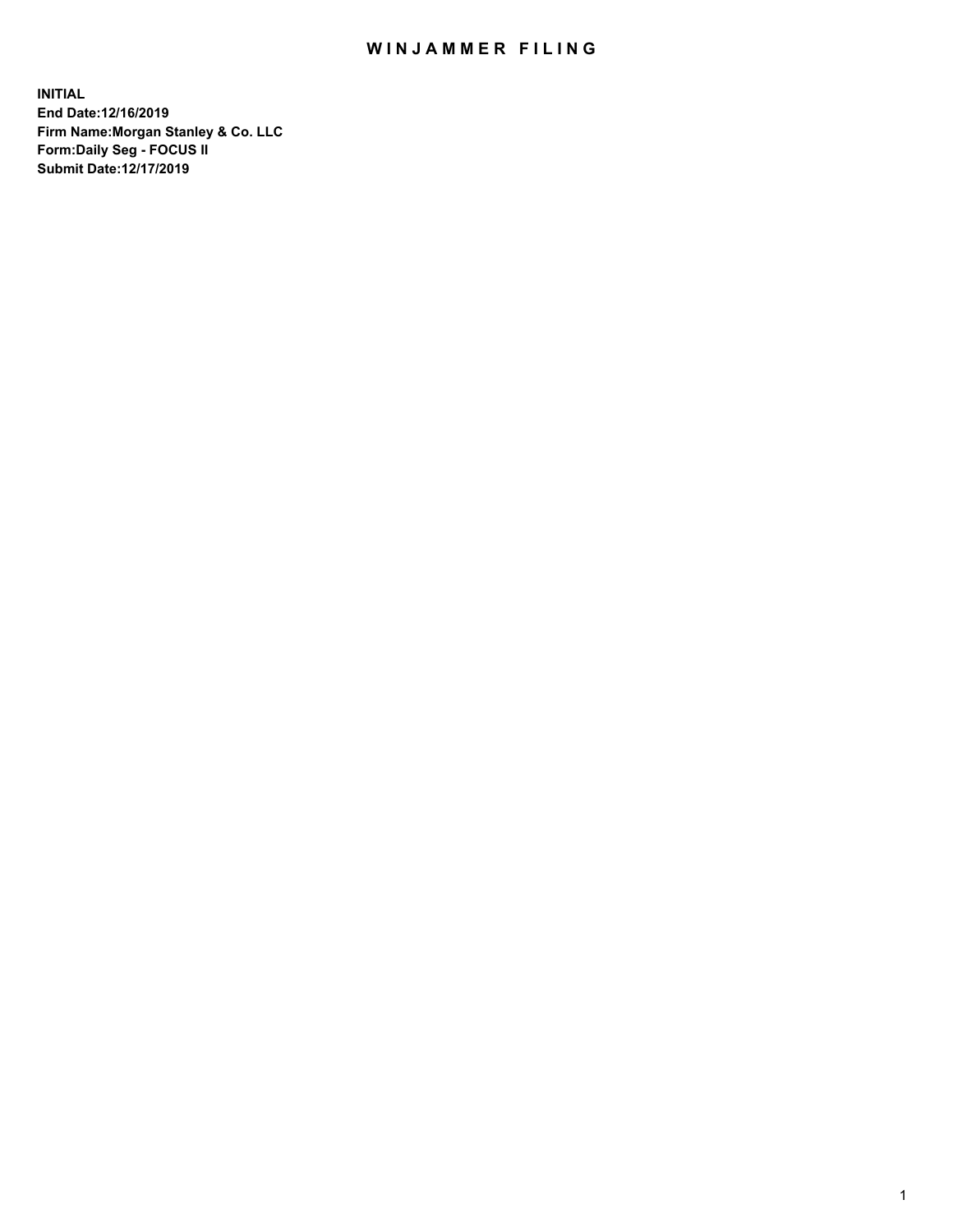**INITIAL End Date:12/16/2019 Firm Name:Morgan Stanley & Co. LLC Form:Daily Seg - FOCUS II Submit Date:12/17/2019 Daily Segregation - Cover Page**

| Name of Company                                                                                                                                                                                                                                                                                                                | Morgan Stanley & Co. LLC                               |
|--------------------------------------------------------------------------------------------------------------------------------------------------------------------------------------------------------------------------------------------------------------------------------------------------------------------------------|--------------------------------------------------------|
| <b>Contact Name</b>                                                                                                                                                                                                                                                                                                            | <b>Ikram Shah</b>                                      |
| <b>Contact Phone Number</b>                                                                                                                                                                                                                                                                                                    | 212-276-0963                                           |
| <b>Contact Email Address</b>                                                                                                                                                                                                                                                                                                   | Ikram.shah@morganstanley.com                           |
| FCM's Customer Segregated Funds Residual Interest Target (choose one):<br>a. Minimum dollar amount: ; or<br>b. Minimum percentage of customer segregated funds required:% ; or<br>c. Dollar amount range between: and; or<br>d. Percentage range of customer segregated funds required between:% and%.                         | 235,000,000<br><u>0</u><br>00<br>00                    |
| FCM's Customer Secured Amount Funds Residual Interest Target (choose one):<br>a. Minimum dollar amount: ; or<br>b. Minimum percentage of customer secured funds required:%; or<br>c. Dollar amount range between: and; or<br>d. Percentage range of customer secured funds required between: % and %.                          | 140,000,000<br><u>0</u><br><u>00</u><br>0 <sub>0</sub> |
| FCM's Cleared Swaps Customer Collateral Residual Interest Target (choose one):<br>a. Minimum dollar amount: ; or<br>b. Minimum percentage of cleared swaps customer collateral required:% ; or<br>c. Dollar amount range between: and; or<br>d. Percentage range of cleared swaps customer collateral required between:% and%. | 92,000,000<br><u>0</u><br>0 Q<br>00                    |

Attach supporting documents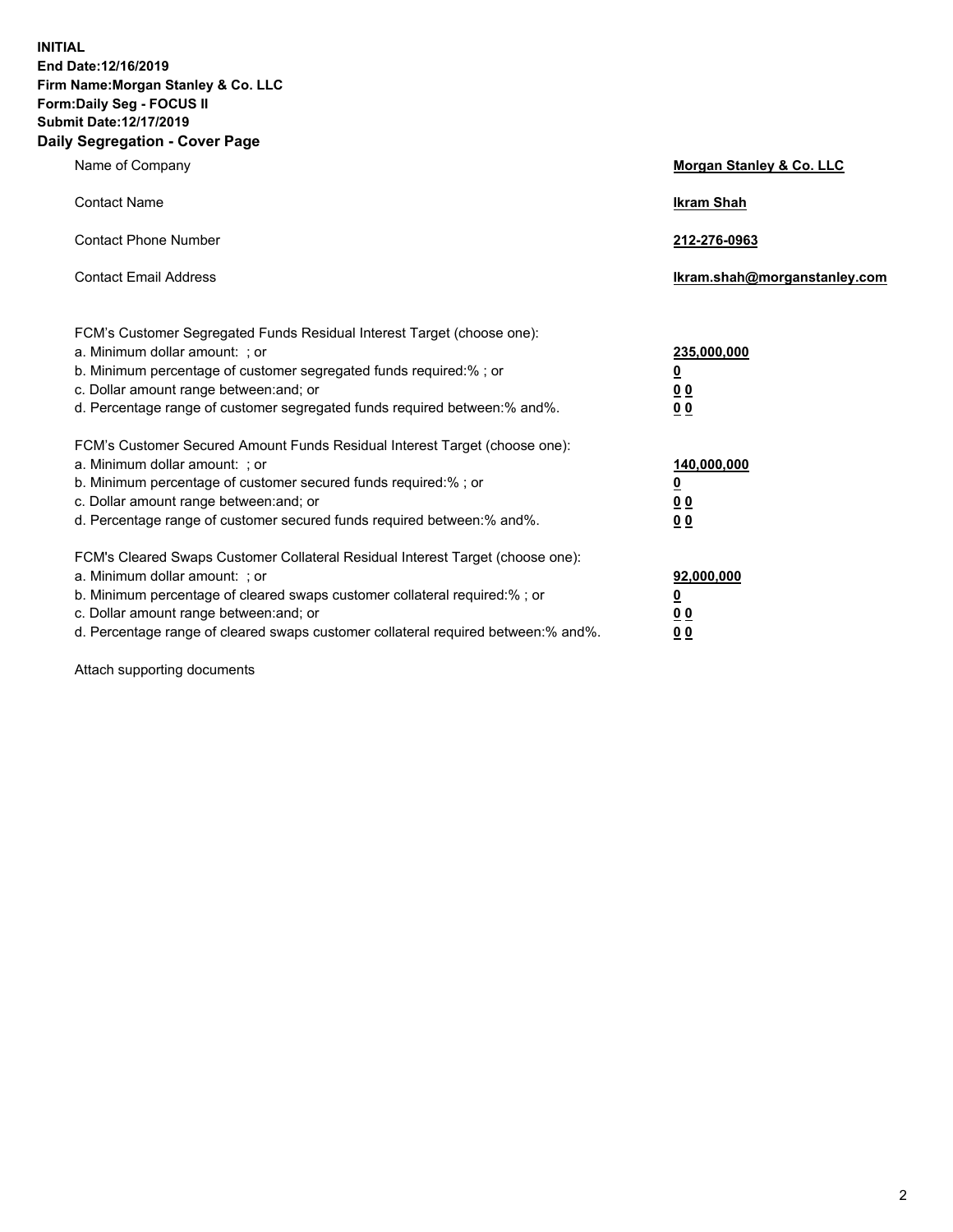## **INITIAL End Date:12/16/2019 Firm Name:Morgan Stanley & Co. LLC Form:Daily Seg - FOCUS II Submit Date:12/17/2019**

**Daily Segregation - Secured Amounts** Foreign Futures and Foreign Options Secured Amounts Amount required to be set aside pursuant to law, rule or regulation of a foreign government or a rule of a self-regulatory organization authorized thereunder 1. Net ledger balance - Foreign Futures and Foreign Option Trading - All Customers A. Cash **2,955,312,634** [7315] B. Securities (at market) **2,382,031,928** [7317] 2. Net unrealized profit (loss) in open futures contracts traded on a foreign board of trade **452,562,239** [7325] 3. Exchange traded options a. Market value of open option contracts purchased on a foreign board of trade **4,284,341** [7335] b. Market value of open contracts granted (sold) on a foreign board of trade **-6,897,051** [7337] 4. Net equity (deficit) (add lines 1. 2. and 3.) **5,787,294,091** [7345] 5. Account liquidating to a deficit and account with a debit balances - gross amount **135,176,345** [7351] Less: amount offset by customer owned securities **-134,053,678** [7352] **1,122,667** 6. Amount required to be set aside as the secured amount - Net Liquidating Equity Method (add lines 4 and 5) 7. Greater of amount required to be set aside pursuant to foreign jurisdiction (above) or line 6. FUNDS DEPOSITED IN SEPARATE REGULATION 30.7 ACCOUNTS 1. Cash in banks A. Banks located in the United States **138,968,910** [7500] B. Other banks qualified under Regulation 30.7 **667,661,260** [7520] **806,630,170** 2. Securities A. In safekeeping with banks located in the United States **332,589,437** [7540] B. In safekeeping with other banks qualified under Regulation 30.7 **0** [7560] **332,589,437** [7570] 3. Equities with registered futures commission merchants A. Cash **7,197,071** [7580] B. Securities **0** [7590] C. Unrealized gain (loss) on open futures contracts **1,185,941** [7600] D. Value of long option contracts **0** [7610] E. Value of short option contracts **0** [7615] **8,383,012** [7620] 4. Amounts held by clearing organizations of foreign boards of trade A. Cash **0** [7640] B. Securities **0** [7650] C. Amount due to (from) clearing organization - daily variation **0** [7660] D. Value of long option contracts **0** [7670] E. Value of short option contracts **0** [7675] **0** [7680] 5. Amounts held by members of foreign boards of trade A. Cash **2,333,898,581** [7700]

- 
- C. Unrealized gain (loss) on open futures contracts **451,376,298** [7720]
- D. Value of long option contracts **4,284,341** [7730]
- E. Value of short option contracts **-6,897,051** [7735] **4,832,104,660**
- 6. Amounts with other depositories designated by a foreign board of trade **0** [7760]
- 7. Segregated funds on hand **0** [7765]
- 8. Total funds in separate section 30.7 accounts **5,979,707,279** [7770]
- 9. Excess (deficiency) Set Aside for Secured Amount (subtract line 7 Secured Statement Page 1 from Line 8)
- 10. Management Target Amount for Excess funds in separate section 30.7 accounts **140,000,000** [7780]
- 11. Excess (deficiency) funds in separate 30.7 accounts over (under) Management Target **51,290,521** [7785]

**0** [7305]

[7354] **5,788,416,758** [7355]

**5,788,416,758** [7360]

[7530]

 B. Securities **2,049,442,491** [7710] [7740] **191,290,521** [7380]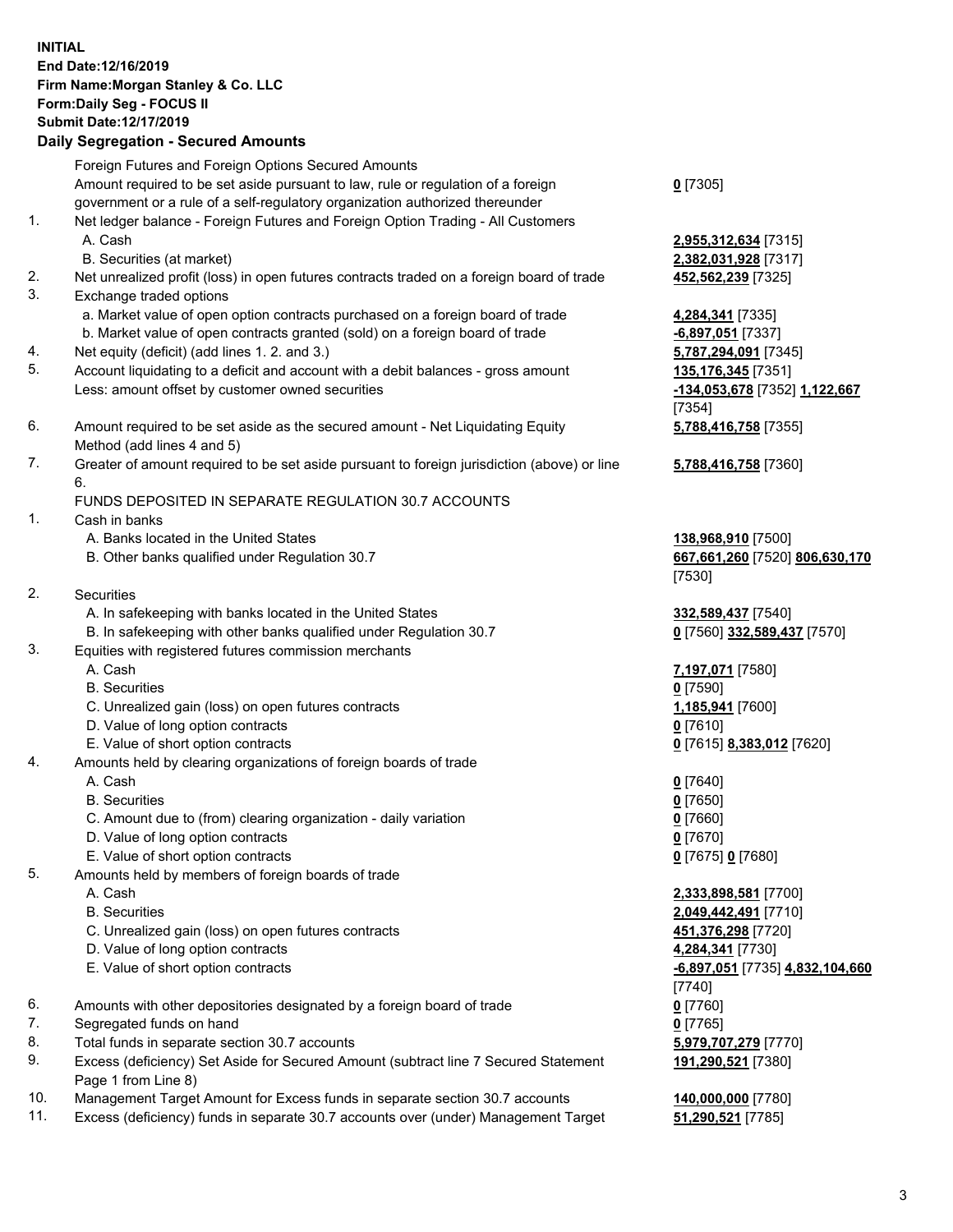**INITIAL End Date:12/16/2019 Firm Name:Morgan Stanley & Co. LLC Form:Daily Seg - FOCUS II Submit Date:12/17/2019 Daily Segregation - Segregation Statement** SEGREGATION REQUIREMENTS(Section 4d(2) of the CEAct) 1. Net ledger balance A. Cash **10,051,751,519** [7010] B. Securities (at market) **6,207,373,770** [7020] 2. Net unrealized profit (loss) in open futures contracts traded on a contract market **538,964,034** [7030] 3. Exchange traded options A. Add market value of open option contracts purchased on a contract market **333,535,034** [7032] B. Deduct market value of open option contracts granted (sold) on a contract market **-273,819,217** [7033] 4. Net equity (deficit) (add lines 1, 2 and 3) **16,857,805,140** [7040] 5. Accounts liquidating to a deficit and accounts with debit balances - gross amount **609,640,236** [7045] Less: amount offset by customer securities **-608,558,842** [7047] **1,081,394** [7050] 6. Amount required to be segregated (add lines 4 and 5) **16,858,886,534** [7060] FUNDS IN SEGREGATED ACCOUNTS 7. Deposited in segregated funds bank accounts A. Cash **3,963,974,019** [7070] B. Securities representing investments of customers' funds (at market) **0** [7080] C. Securities held for particular customers or option customers in lieu of cash (at market) **748,848,884** [7090] 8. Margins on deposit with derivatives clearing organizations of contract markets A. Cash **6,951,221,879** [7100] B. Securities representing investments of customers' funds (at market) **0** [7110] C. Securities held for particular customers or option customers in lieu of cash (at market) **5,458,524,886** [7120] 9. Net settlement from (to) derivatives clearing organizations of contract markets **-44,113,979** [7130] 10. Exchange traded options A. Value of open long option contracts **333,535,034** [7132] B. Value of open short option contracts **-273,819,217** [7133] 11. Net equities with other FCMs A. Net liquidating equity **9,521,175** [7140] B. Securities representing investments of customers' funds (at market) **0** [7160] C. Securities held for particular customers or option customers in lieu of cash (at market) **0** [7170] 12. Segregated funds on hand **0** [7150] 13. Total amount in segregation (add lines 7 through 12) **17,147,692,681** [7180] 14. Excess (deficiency) funds in segregation (subtract line 6 from line 13) **288,806,147** [7190]

- 15. Management Target Amount for Excess funds in segregation **235,000,000** [7194]
- 16. Excess (deficiency) funds in segregation over (under) Management Target Amount Excess

**53,806,147** [7198]